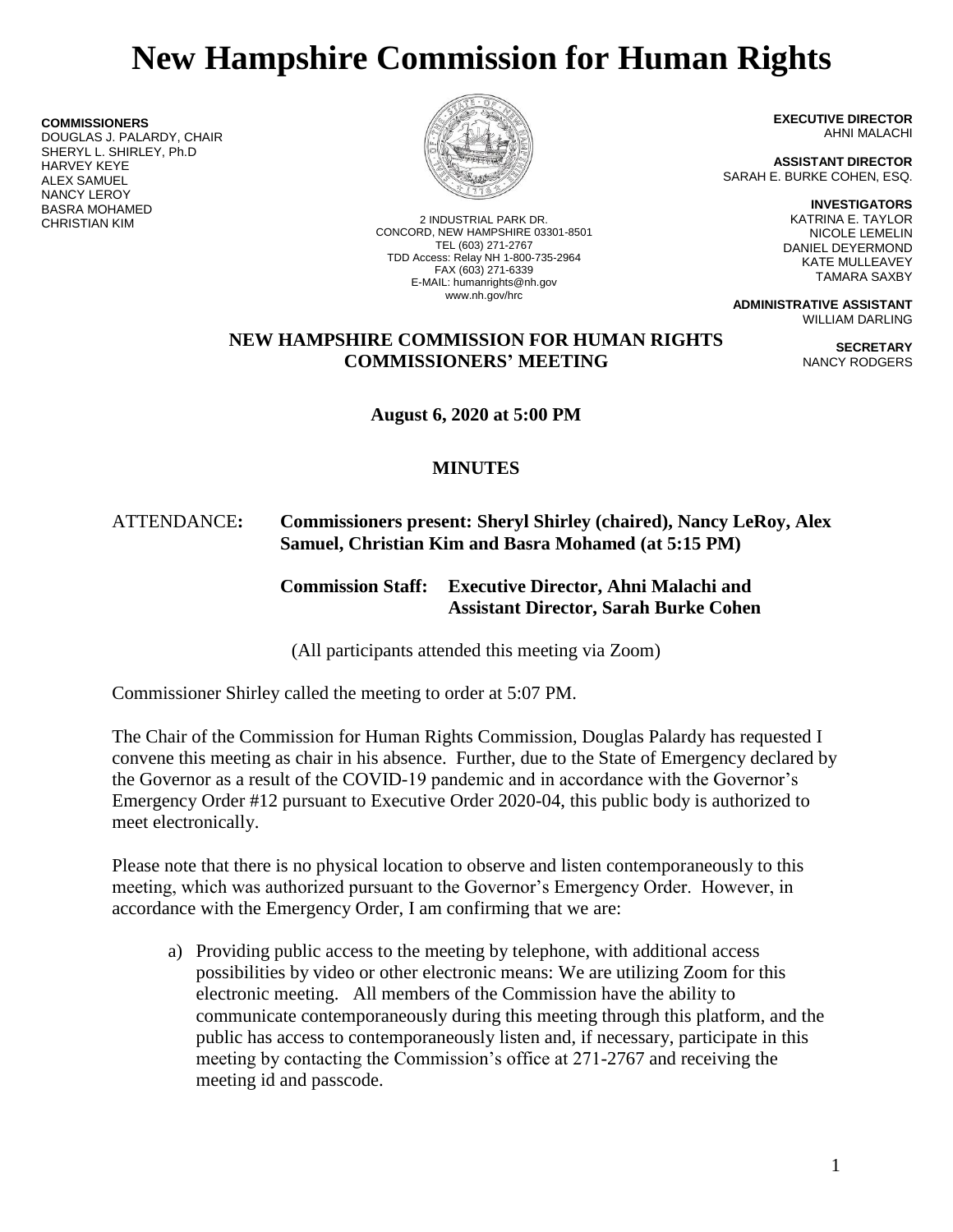b) Providing public notice of the necessary information for accessing the meeting:

We previously gave notice to the public of the necessary information for accessing the meeting, including how to access the meeting telephonically. Instructions have also been provided on the website of the Commission for Human Rights at <nh.gov/hrc>.

- c) Providing a mechanism for the public to alert the public body during the meeting if there are problems with access. If anybody has a problem, please call 271-2767 or email at: <humanrights@nh.gov>.
- d) Adjourning the meeting if the public is unable to access the meeting. In the event the public is unable to access the meeting, the meeting will be adjourned and rescheduled.

Please note that all votes that are taken during this meeting shall be done by roll call vote.

Let's start the meeting by taking a roll call attendance. When each member states their presence, please also state whether there is anyone in the room with you during this meeting, which is required under the Right-to-Know law."

> Commissioner Shirley: home, alone; Commissioner Kim: home alone; Commissioner Samuel: home, alone; Commissioner LeRoy: home, alone; and Commissioner Mohamed: home, alone

## **1. PUBLIC COMMENT**

Assistant Director Burke Cohen asked if anyone from the public was present and wished to make public comment. There was no response.

# **2. APPROVAL OF JUNE MEETING MINUTES**

Commissioner LeRoy moved and Commissioner Samuel seconded a motion to approve the June minutes. Roll call: Commissioner Shirley – yea; Commissioner Samuel—yea; Commissioner LeRoy - yea; and Commissioner Kim—yea. The motion carried.

# **3. DIVERSITY & INCLUSION COUNCIL UPDATE**

Director Malachi is now the NHCHR's representative on this Council. There was a listening session relative to \_\_\_\_\_\_\_\_\_\_\_\_\_\_\_\_\_\_\_\_. Director Malachi also discussed the LE ACT on which she is serving. The Council submitted some suggestions to LE ACT.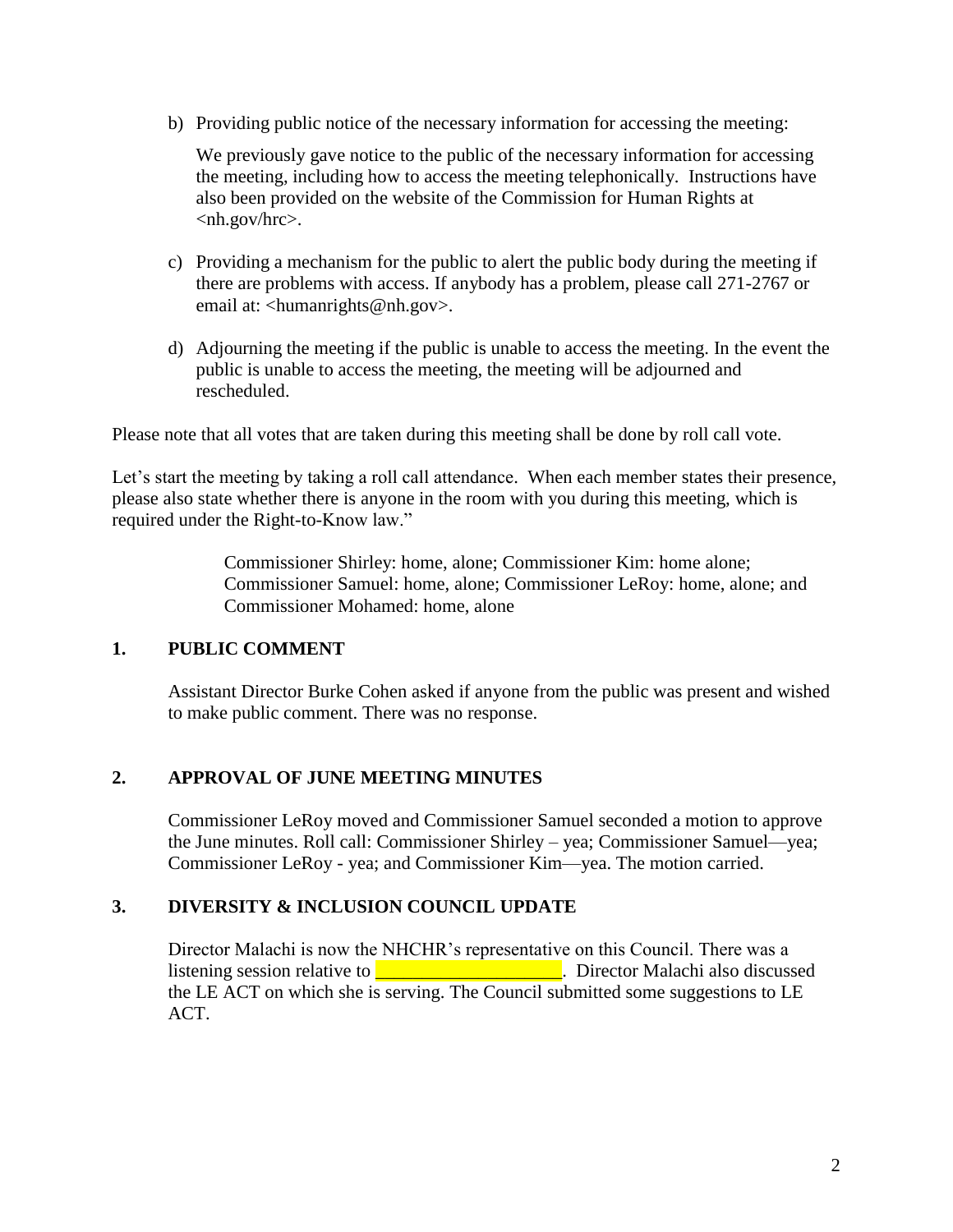#### **4. OFFICE UPDATES.**

Director Malachi discussed the LE ACT and that it has been extended to allow time for completion of the report revolving around recommendations for trainings and community involvement. Director Malachi will sent the Commissioners the report relative to the first area discussed under training.

Director Malachi discussed the status of the office. It continues to be closed to the public. The investigators are going in each one day per week to cover the office and allow for deliveries, etc. Director Malachi also stated Assistant Director Burke Cohen is going in 2 days per week to work with the Intern. The Intern has mainly been working on preparing the NHCHR's Administrative Rules for the JLCAR process.

Director Malachi has discussed the HUD process including statutory changes with the Governor's Office. The goal is to propose the statutory changes in the next legislative cycle. Director Malachi explained the goal is to add any new administrative rules to the process

## **5. REVIEW OF INVESTIGATOR CASELOAD**

Assistant Director Burke Cohen discussed caseload. She stated the NHCHR has completed its EEOC contract. The NHCHR is now at 110% percent of our contract as our contract was to close 170 cases and the NHCHR has now closed 187 cases. Director Malachi and Assistant Director Burke Cohen has requested an upward modification of 30 cases to the EEOC. We have not yet heard back from the EEOC. We requested 20 cases last year and received 8. Assistant Director Burke Cohen and Director Malachi expressed their gratitude toward the staff who have been working really hard to process their cases. Assistant Director Burke Cohen also stated she was impressed that the NHCHR was able to ask for an upward modification of 30 cases this year given in the past the NHCHR has struggled in the past to make contract.

## **6. HEARING SCHEDULE UPDATE RELAIVE TO OFFICE RE-OPEN**

Assistant Director Burke Cohen stated there are two scheduled hearing dates on October 28, 2020 and November 18, 2020. She stated the hearing date scheduled for October will definitely go forward and sought volunteers. Commissioners Mohamed and Kim volunteered. Commissioner LeRoy was disqualified because she was the Investigating Commissioner. I stated we needed one more volunteer. There were none. Assistant Director Burke Cohen said she would circle back again and inquire if Commissioner Palardy was available. With regard to the November 18, 2020 date, Commissioners Samuel, Kim, Mohamed and LeRoy volunteered. Commissioner LeRoy could be disqualified depending on what case is heard because she was an Investigating Commissioner.

Assistant Burke Cohen also discussed that the October hearing is currently scheduled for an in-person hearing. She explained that Director Malachi and she are watching statistics